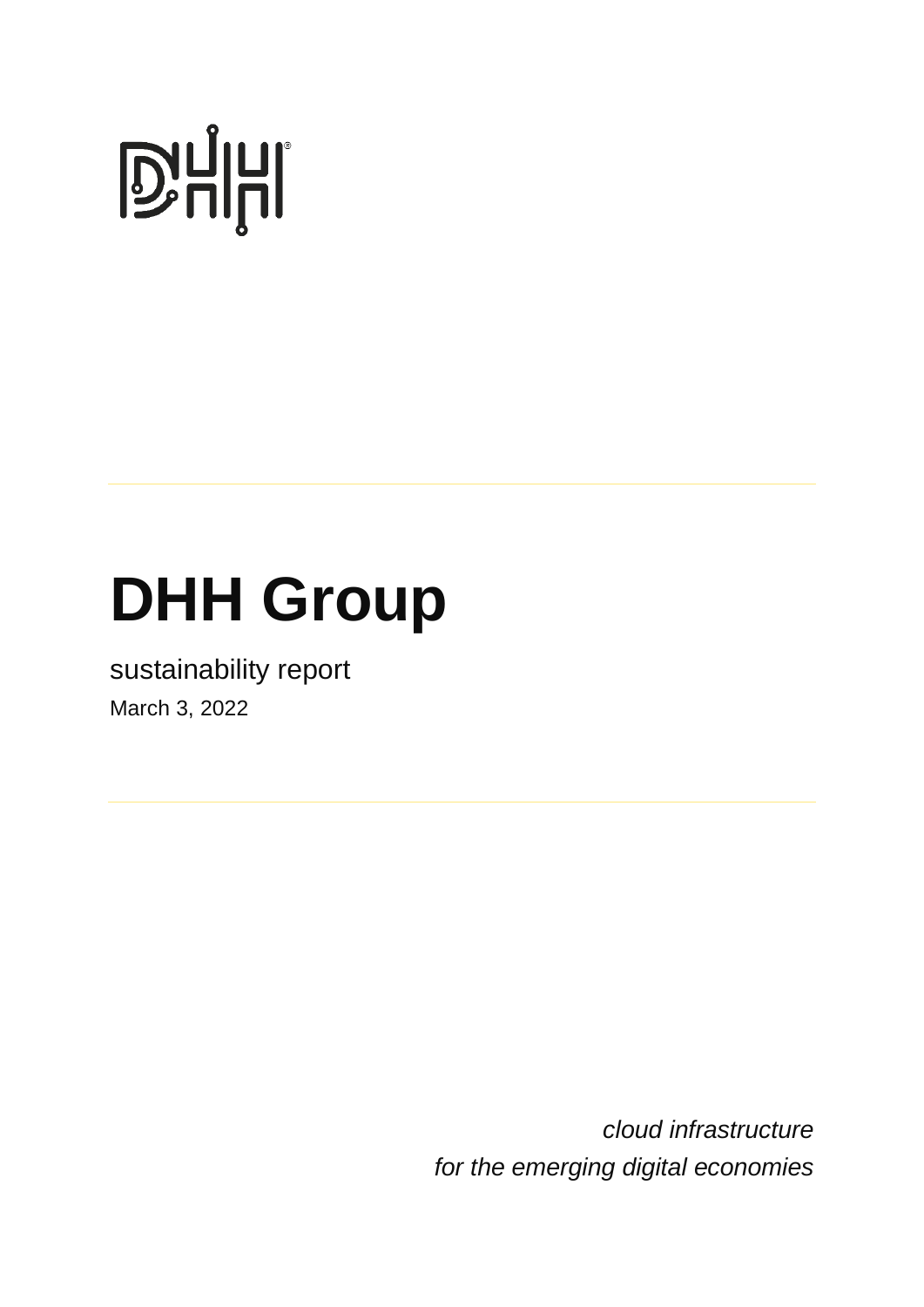### **Index**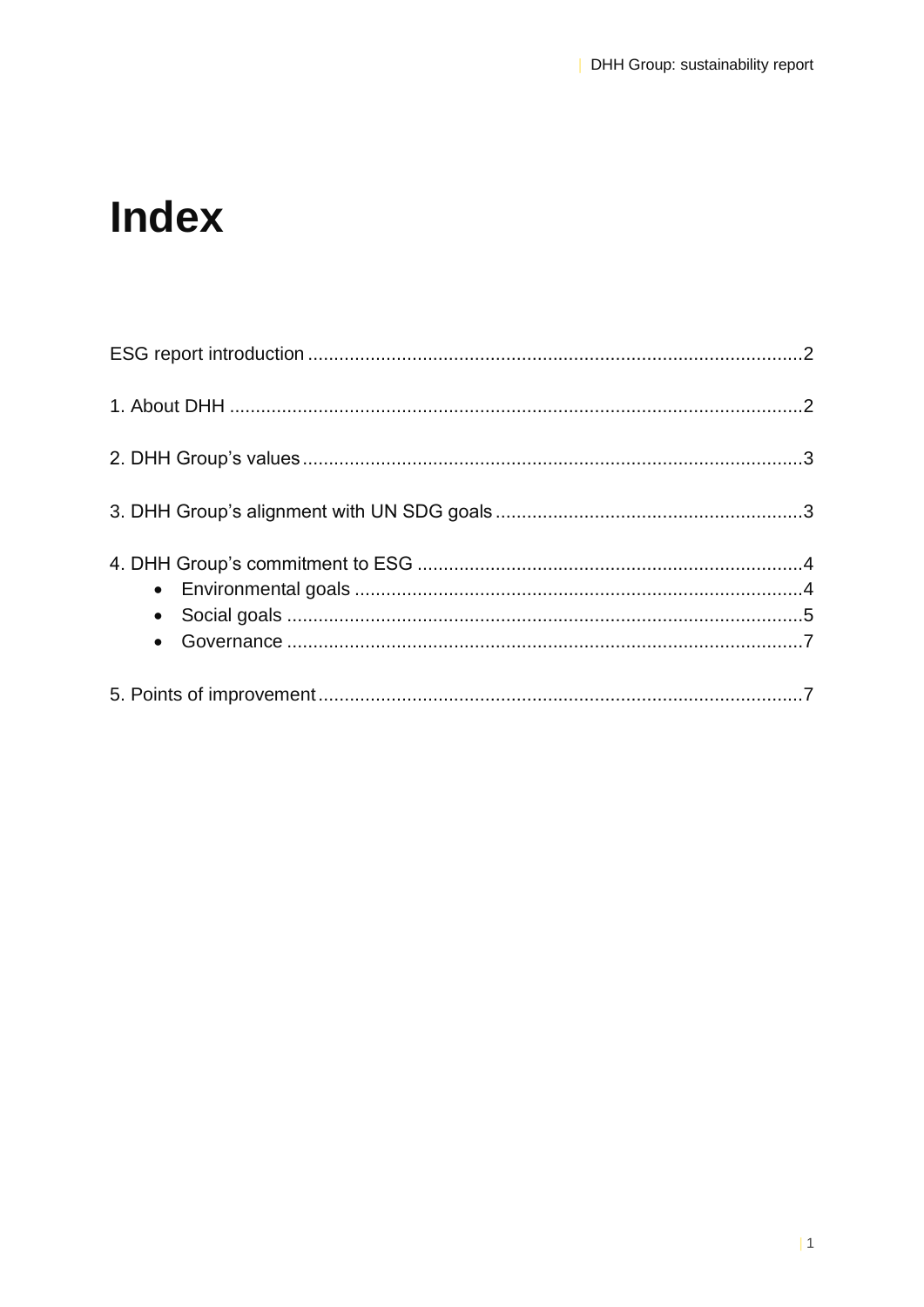#### **ESG report introduction**

At DHH, we believe that a company should not only aim to be profitable but is also tasked with being a positive role model for the community. We have focused on minimizing resource consumption and supporting social and cultural initiatives that reflect our values long before the focus on environmental protection and societal problems became a trend. Nonetheless, we are aware there is much yet to be done towards defining achievable and relevant sustainability objectives as well as sustainable business management of all portfolio companies.

ICT companies have revolutionized the way businesses operate, increasing productivity and boosting global economic output and trade. This is why they are crucial players in fostering a more equitable technology ecosystem. Therefore, DHH's priority has become promoting leadership by way of integration of sustainable business practices at all portfolio companies and on all levels.

In this document (the "**Sustainability Report**"), we outline our commitments to alignment with United Nations' Sustainable Development Goals (UN SDGs) and Environmental, Social, and Governance standards. The report integrates sustainability efforts from the eight most represented entities of the Group, as well as examples of sustainability practices across the region.

#### **1. About DHH**

DHH is a tech group that was founded in 2015. It comprises a holding company and portfolio companies fully owned, controlled, or participated by the holding. The eight autonomous businesses in Bulgaria, Croatia, Italy, Italian Switzerland, Serbia, and Slovenia provide diverse cloud computing services. The services range from simple cloud hosting solutions to customized PaaS, IaaS, and SaaS solutions. In addition, the Group offers colocation services and various add-on products such as website builders and SSL certificates.

DHH Group incorporates Seeweb and Tophost (Italy), mCloud (Serbia), Plus Hosting Group and SysBee (Croatia), Evolink (Bulgaria), Artera (Switzerland), Webtasy (Slovenia), and other minority holdings.

The clients are predominantly medium, small, and micro corporates, as well as solo entrepreneurs in the Adriatic Sea Area. The digital penetration in the emerging SEE region is lower than the EU average, which represents an opportunity for rapid growth. DHH is the main player in the local markets where digitalization is on the rise due to its diverse service portfolio and experienced management.

The Group is leading in the emerging markets and catering to more than 100.000 clients. DHH follows a proven business model offering subscription-based contracts which are characterized by a low churn rate and loyal client base. The Group has been listed on Euronext Growth Milan since 2016. Its leadership position was consolidated in 2020 with the reverse merger of Seeweb. Through its portfolio companies, DHH manages seven physical data centers across three countries and holds a strategic position close to international exchange points.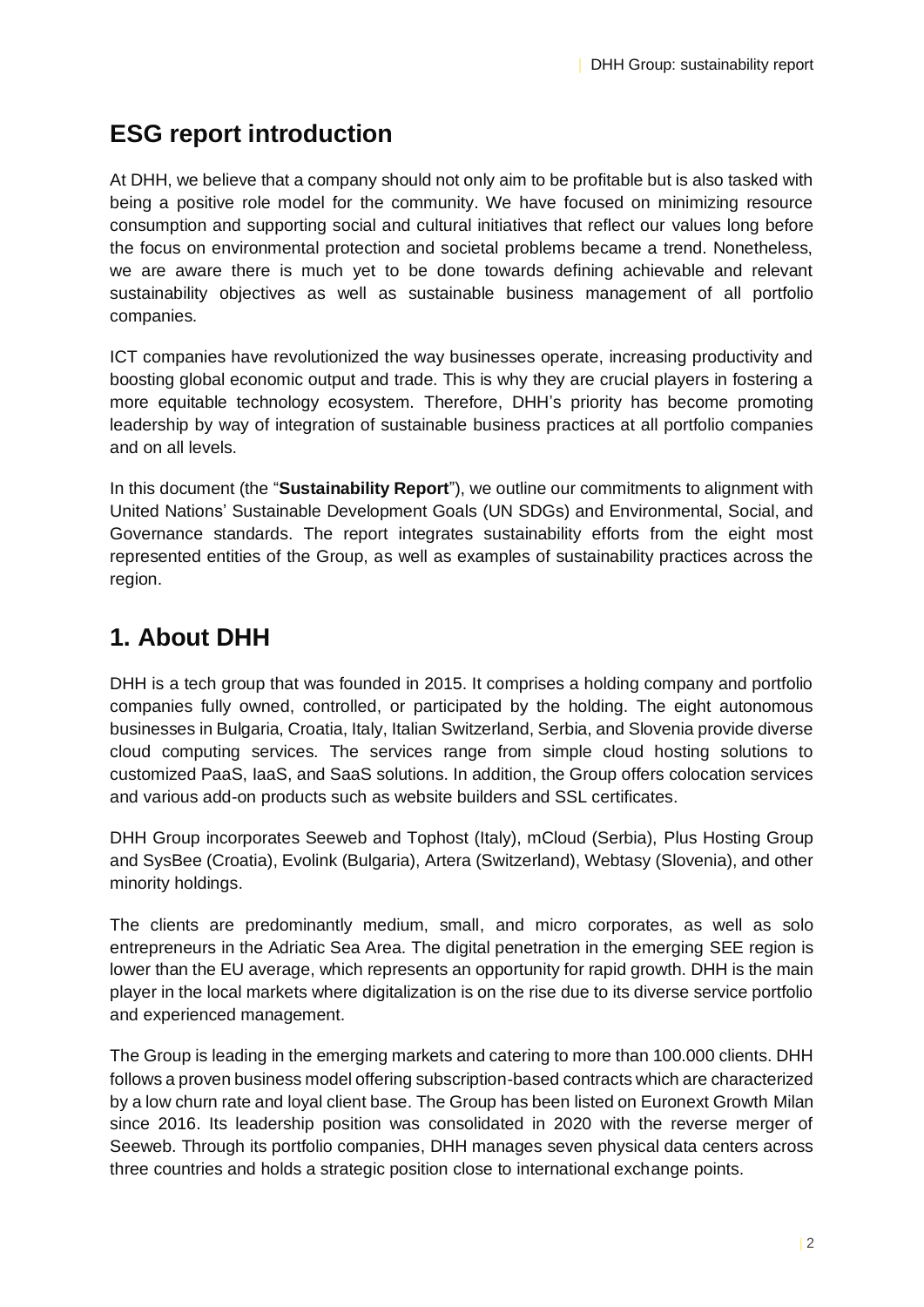#### **2. DHH Group's values**

DHH is a social value-oriented company with a strong mission to support innovation and entrepreneurship in emerging digital economies. It aims to empower local entrepreneurs and give them an opportunity to grow their business regionally.

The Group started doing business in the Balkans, uniting companies across a region that experienced tensions in the past, and by working on the design and new technologies development daily, DHH aims to promote peace through cooperation and innovation.

#### **3. DHH Group's alignment with UN SDG goals**

DHH aligns its business operations to the UN SDGs framework, which addresses critical environmental, political, and economic challenges. SDG framework is a result of an extensive multi-stakeholder engagement process. Its specific targets and detailed indicators make it a comprehensive guideline on which to base sustainability goals and thoroughly understand the everyday sustainability challenges businesses across the industry face. In addition, international companies, such as DHH, can employ SDGs to gain a wholesome perspective and mitigate negative impacts throughout the value chain.

The 17 SDGs clearly demonstrate the interdependence of the environment, society, and businesses. By putting the SDGs at the center of the operational decision-making process, DHH Group takes an active part in leveraging them to overcome difficulties, establish a solid growth strategy, and reach new markets.

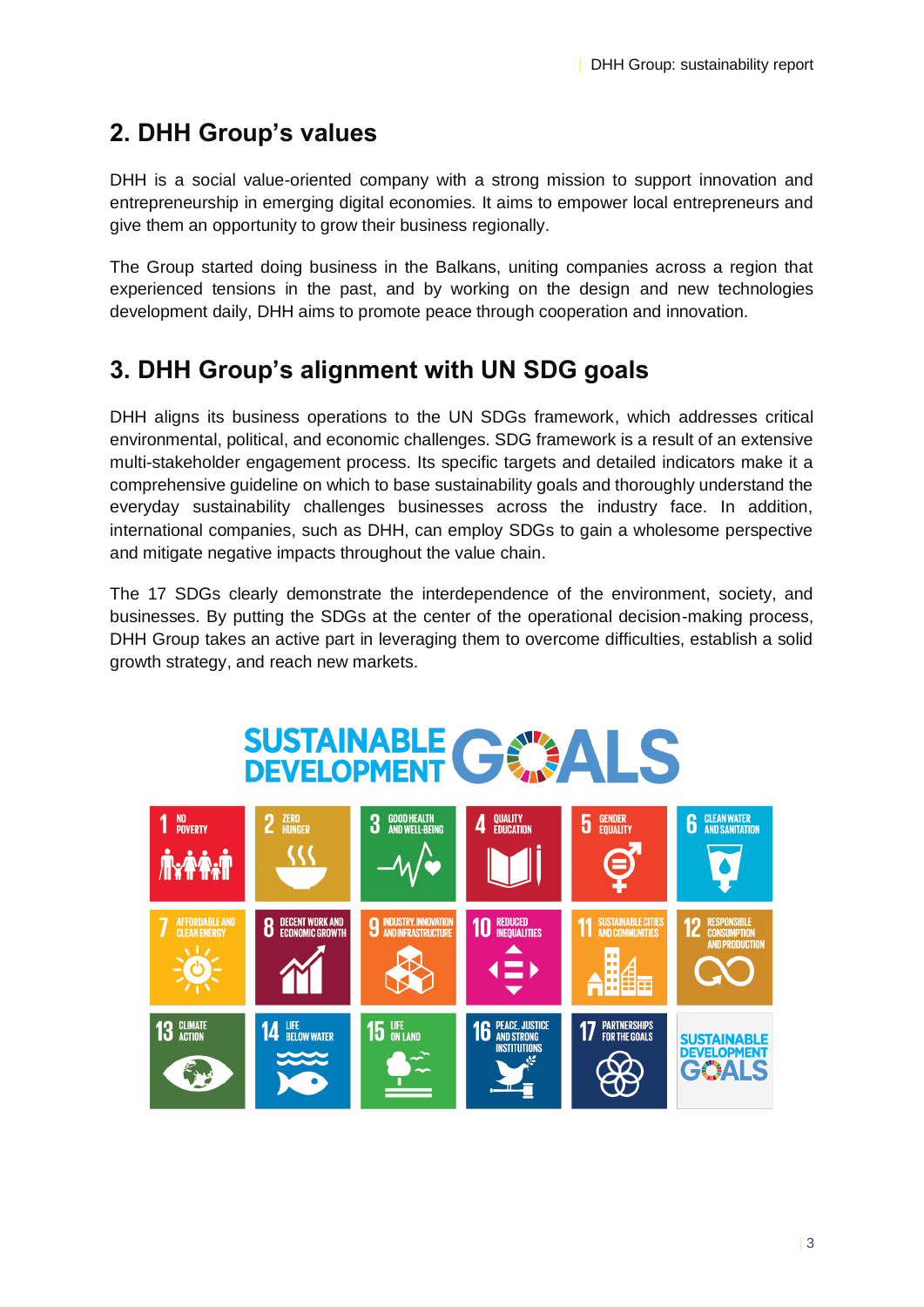**Environmental goals** Sustainable cities and communities, responsible consumption and production (goals 11, 12) **Social goals** Quality education, gender equality, decent work, and economic growth, reduced inequalities (goals 4, 5, 8, 10) **Governance goals Industry, innovation, and infrastructure (goal 9)** 

We are currently actively working on addressing the following goals:

However, at DHH, we will revisit the goals annually in order to ensure that the most relevant topics are being addressed in all companies of the holding.

#### **4. DHH Group's commitment to ESG**

Key management of the Group is very committed to corporate sustainability, and this is reflected in constant improvements and optimization of processes and policies. DHH Group's stakeholders expect us to be energy efficient and reduce our GHG (greenhouse gas) emissions as much as possible.

#### **ENVIRONMENTAL GOALS**

Environmental protection is an integral value recognized across the Group at all levels of operations. This is specifically well represented, but not limited to office management, server farm management, and business travel management. DHH invests in employee training on environmental topics, distribution and use of reusable glass water bottles, and specific team building activities focused on environmental sustainability such as reforestation. By being some portfolio companies ISO14001 certified, DHH ensures that environmental impact is measured and improved.

#### Use of resources

There is a strong focus on reducing the use of material resources and energy. DHH aims to operate digitally whenever possible when it comes to business administration, thus reducing the use of paper, printing equipment and reducing carbon emissions. Occasionally, we buy refurbished equipment to extend the lifetime of certain components and reduce the need for the production of new hardware. Where possible, we repurpose equipment that has been amortized for low-cost services which do not require the best performing hardware, thus extending their lifetime.

#### Energy efficiency

ICT industry consumes a lot of power, and old equipment (servers, cables, routers, etc.) must be recycled to avoid pollution. Production of electricity still majorly depends on non-renewable resources, thus making the impact of the industry considerable. The energy efficiency of the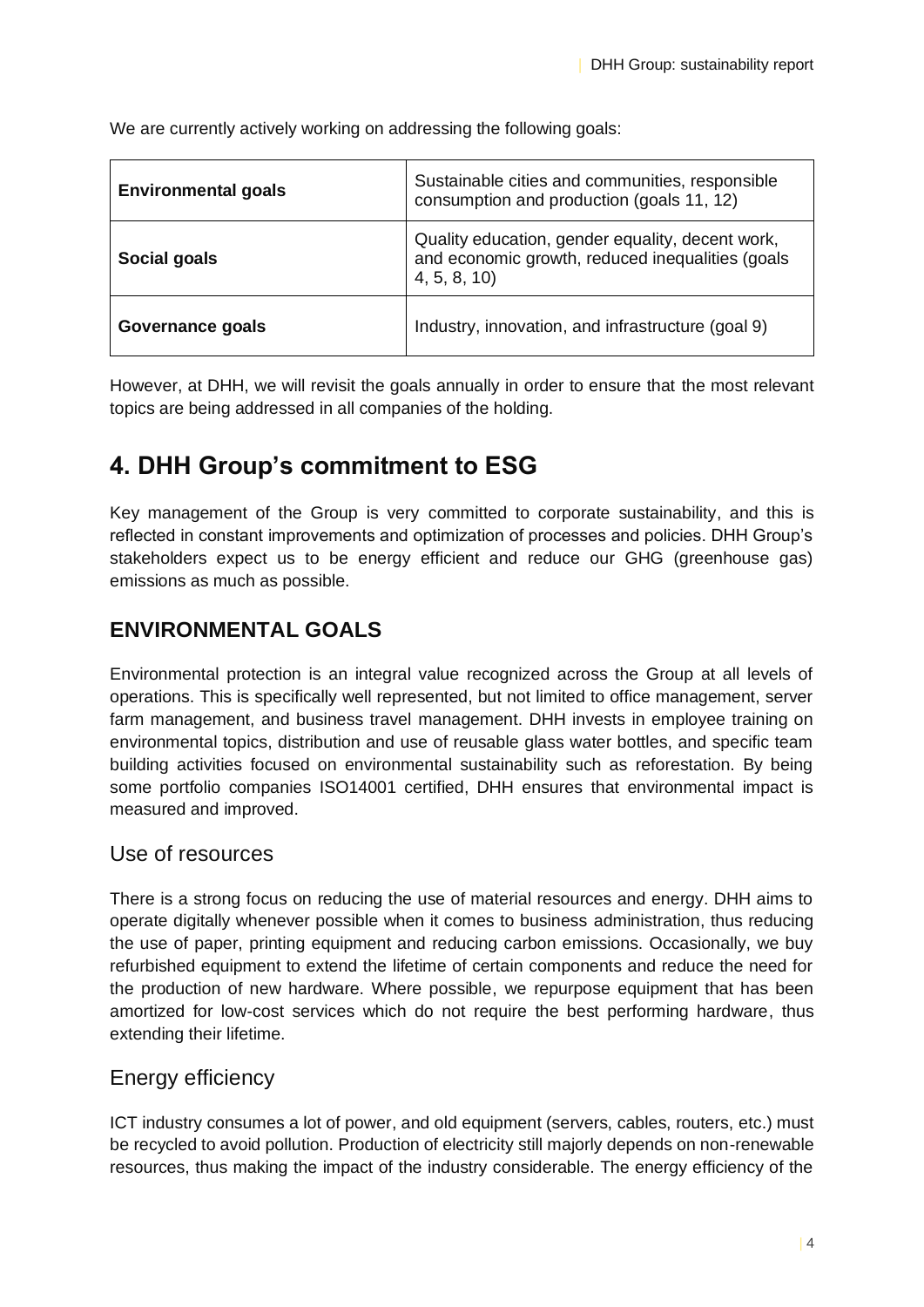industry is usually unsatisfactory. Servers use a great amount of electricity to run and create byproduct heat which then requires cooling via air-conditioning that also runs on electricity. Furthermore, excess heat is released instead of utilized.

Some of the strategies DHH is using to achieve energy efficiency are regularly repairing and replacing the necessary equipment in data centers to reduce energy consumption, use of low voltage computer equipment, reusing old servers for tasks that require lower capacity, or donating them for educational or humanitarian purposes, and increasing active cooling with outside air during colder weather. We are also considering modifications to our data centers' cooling systems in order to be able to use the produced heat for heating the office building.

To rationally distribute the spare memory in data centers, all inactive accounts are deleted a maximum of 60 days after they expire, and new servers for users are bought on-demand. In addition, the company's national IP MPLS network is solely based on fiber, which aggregates high bandwidth and eliminates the need for multiple copper cables.

Our data centers were built to reduce carbon emissions, they have low PUE (Total facility energy usage), and they use energy more efficiently. Additionally, we exclusively utilize the electricity that originates from certified renewable sources. We require our data center partners to use energy from renewable sources as well. At DHH, we also care about the environmental impact of our companies' websites. Websites are hosted green, as you can see [here.](https://www.thegreenwebfoundation.org/green-web-check/?url=www.seeweb.it)

#### Commute and travel

Moreover, we insist on doing business remotely, consequently reducing travel for meetings whenever possible. We organize virtual meetings with both investors and shareholders. Our online work policy and virtual meetings policy result in substantial carbon footprint reduction on an annual level.

#### Waste management

We've put policies in place to manage technological waste and to achieve zero impact. Some portfolio companies have completely eliminated the use of paper and plastic, while others sort and recycle all waste and use energy as sparingly as possible.

When purchasing hardware, we are considering refurbished technologies first in order to minimize the impact on the environment. When disposing of old equipment, we employ policies to ensure it has been discarded appropriately. Items such as toners are collected and sent to vendors who refurbish them to give them a 2nd or 3rd life. We have a policy for the collection and disposal of used batteries. It applies to both batteries for personal use by employees and those used in UPS systems.

#### **SOCIAL GOALS**

We believe in building a long-term relationship of trust both with employees, clients, and the local community. These are based on transparency and free information. We understand the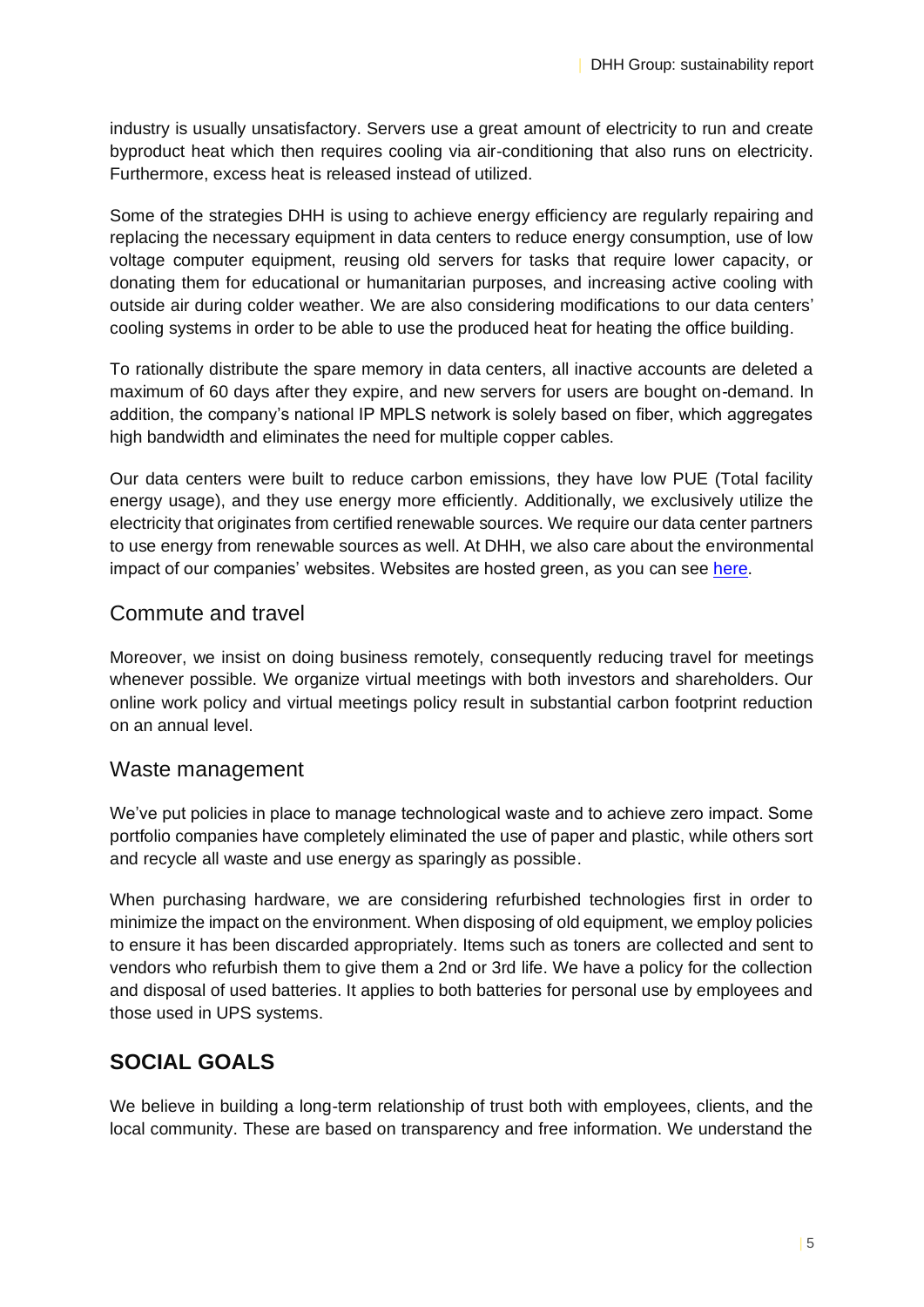importance of providing good services under fair conditions. We employ practices that are aligned with our own business values.

#### Sustainable communities

DHH International aims to support the development of the local community by sponsoring relevant projects. For example, during the first wave of Covid-19, we supported local sports associations that needed assistance. In 2021, we supported an [initiative for startups](https://startupafricaroadtrip.com/) in Africa as well as an African foundation [working on education.](https://womenofvision.co.za/)

We participated in the initiative [Plastic Caps for Future](https://www.interregeurope.eu/policylearning/good-practices/item/3870/plastic-caps-for-future-initiative-together-we-can-do-more/) that encourages charity, solidarity, and recycling for a better future for the youth.

#### Health and wellbeing

Good health and well-being are at the center of our company culture. Therefore, DHH was a fully remote company from its beginning. All DHH portfolio companies adopted remote and hybrid policies for their employees and collaborators. By granting employees and collaborators the flexibility they needed, we support them in achieving the work-life balance in the best possible way and according to their own preferences. Not only the work is remote, but the working hours are also flexible so that employees can work at their preferred time of the day.

#### Decent work and economic growth

Portfolio companies grew in a short period of time, which created a number of opportunities for employment, collaboration, and stakeholder engagement.

DHH portfolio companies offer full-time employment that includes all the benefits and strive to achieve a 50/50 gender balance. DHH is proud to have an above-average ratio of female coworkers. Gender parity in a company is an important objective across the Group as the IT industry is usually male-dominated. At DHH, wages are not gender-based, and we put in place initiatives to assist new mothers that care for their families. We believe in fair pay adjusted to the position and geography of the employee, and we comply with or exceed the requirements set by the local law regarding benefits.

#### Quality education

DHH profoundly cares about quality education. In 2018, we reserved a specific portion of the annual budget for social and educational purposes. We worked with local entities like schools or non-profit organizations. We've established regular collaborations with *L'Ora del Codice*, an interuniversity consortium in Italy. In this way, we cooperate with local universities, hold presentations to students to educate them on professional opportunities, and provide student internships. We are also a steady corporate donor to *[FAI](https://fondoambiente.it/il-fai/mission/)* that works on protecting Italy's historical, artistic, and landscape heritage.

One of the portfolio companies, Seeweb, has established a local academy for web developers, thus supporting the education of youth interested in careers in tech.